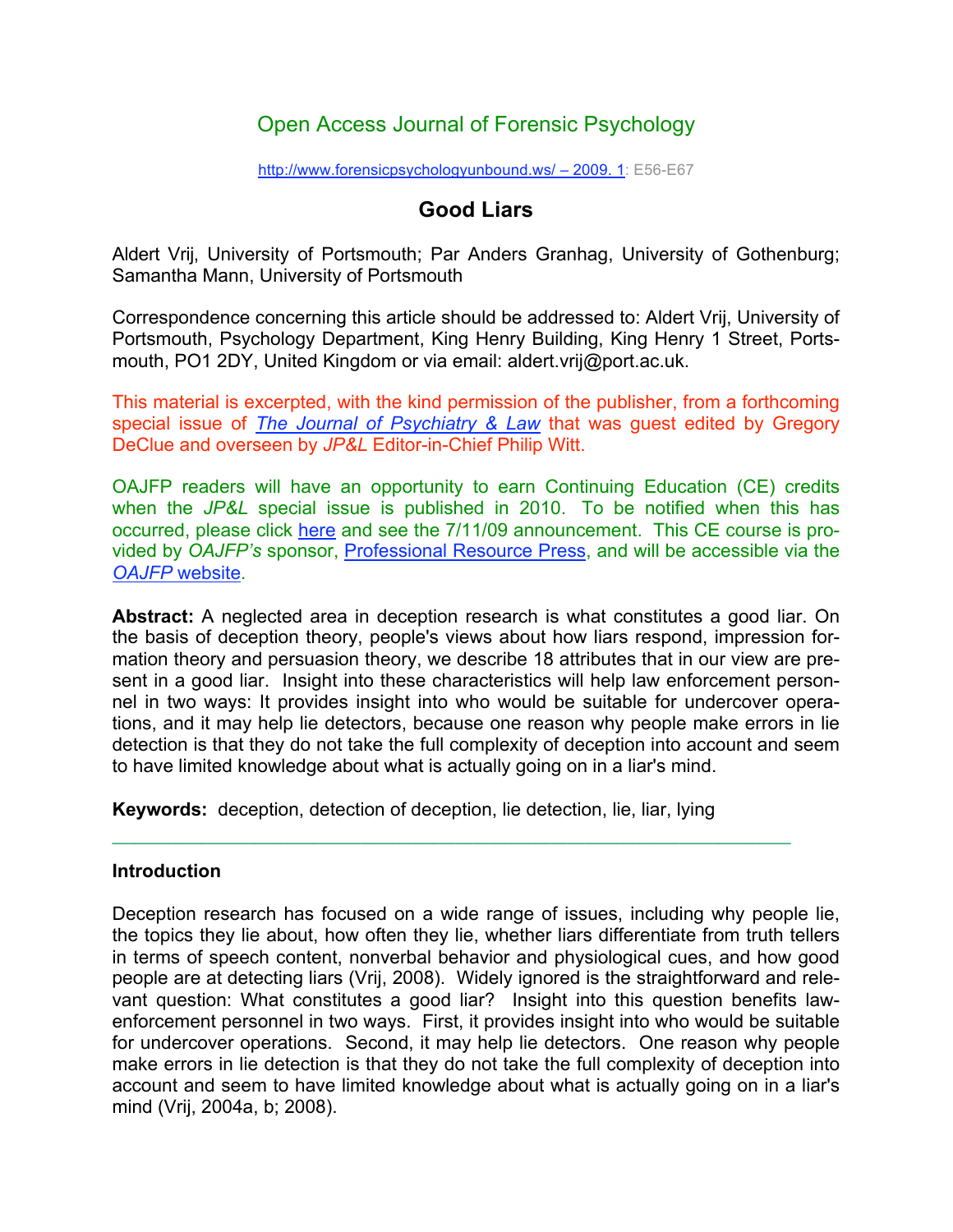This article addresses the issue of what characterizes a good liar. Due to the paucity of research in this area, we will not present many empirical findings. Instead, we will discuss criteria that we think will suit a good liar, and we base these criteria on four sources of information. The first of these is theories of deception, giving insight into what may hinder liars and what they need to overcome in order to be successful. The second is people's views on how liars respond, explaining what reactions liars need to avoid. Third, impression formation theory provides insight into what type of people naturally come across as likeable, trustworthy, and honest. Finally, fourth is persuasion theory, which describes what liars could do in order to convince others. Taking these four areas into account, we will then discuss 18 characteristics that we think constitute a good liar. The limited amount of research addressing what strategies liars actually use will be discussed in the final section of this article.

### **Deception Theory**

There are several theoretical perspectives, each suggesting reasons why liars may show signs of deceit, and they all have one important feature in common: The mere fact that people lie will not affect their behavior, speech content, or physiological responses. However, sometimes liars may show different responses to truth tellers.

**Zuckerman, DePaulo, & Rosenthal's (1981) multiple factor model**. According to Zuckerman et al. (1981), the differences in responses are the result of liars experiencing an increase in emotions or cognitive load, or attempting to control their behavior. Each of these aspects may influence a liar's response.

Telling a lie is most commonly associated with two different emotions: guilt and fear (Ekman, 1985/2001). Liars might feel guilty because they are lying or might be afraid of not being believed. However, liars do not always experience these emotions. In fact, research has indicated that they do not feel any of these emotions in the majority of lies they tell in daily life (DePaulo, Kashy, Kirkendol, Wyer, & Epstein, 1996). Nonetheless, emotions are likely to be felt in situations where the stakes (i.e., positive consequences of getting away with the lie and negative consequences of getting caught) are high. In such circumstances, the strength of the emotions depends on the personality of the liar and on the circumstances under which the lie takes place (Ekman, 1985/2001; Ekman & Frank, 1993). Some people will experience less guilt than others while lying. For example, for manipulators, people high in Machiavellianism or social adroitness, lying is a normal and acceptable way of achieving their goals. Manipulators frequently tell lies, tend to persist in lying when challenged to tell the truth, don't feel uncomfortable when lying, and don't feel guilty when lying. In addition, they don't find lying cognitively too complicated, view others cynically, show little concern for conventional morality, and openly admit that they will lie, cheat, and manipulate others to get what they want (Kashy & DePaulo, 1996; Gozna, Vrij, & Bull, 2001).

Interpersonally, manipulators are scheming but not stupid. They do not exploit others when their victims might retaliate, and do not cheat when they are likely to get caught. In conversations, they tend to dominate, but they also seem relaxed, talented and confi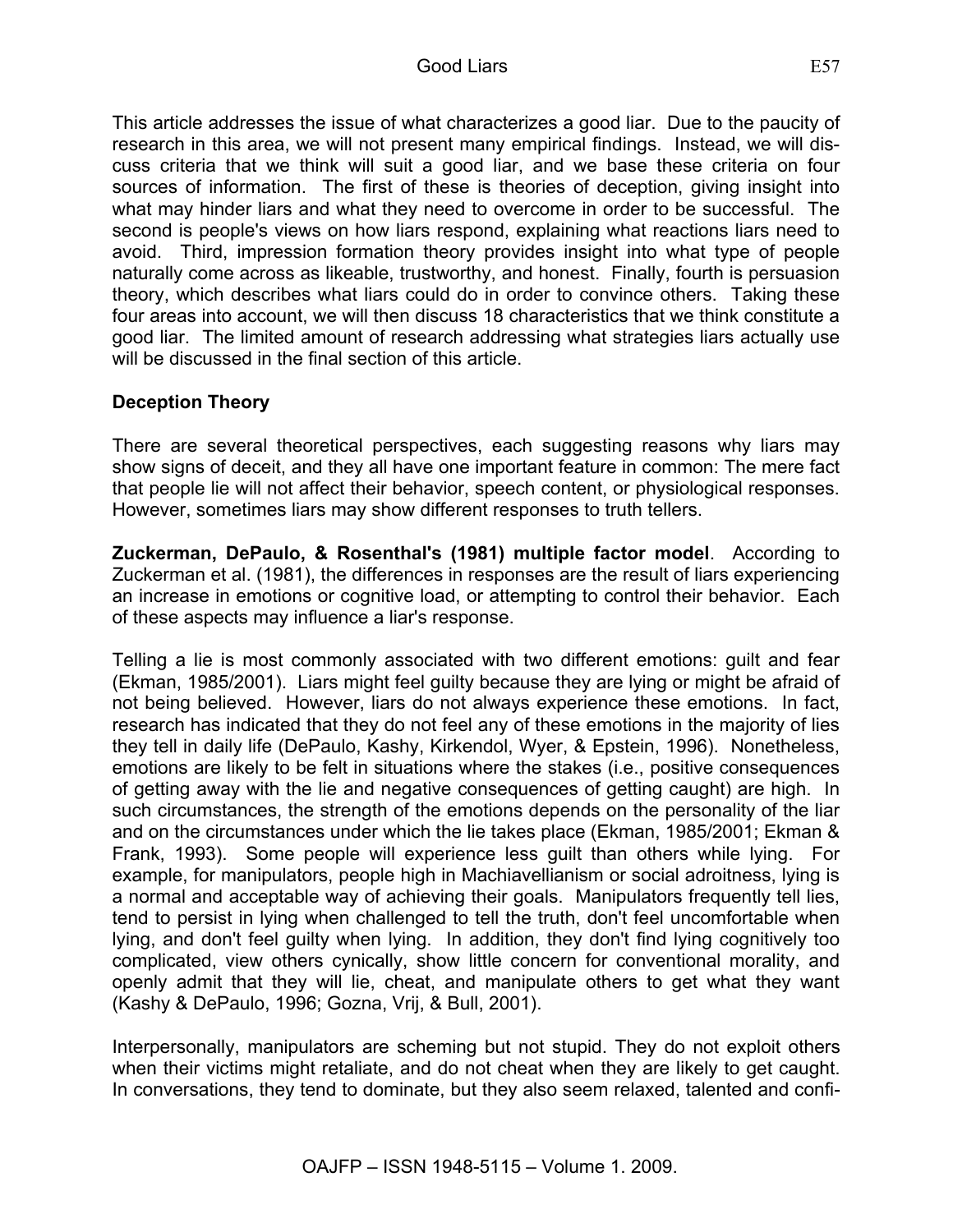dent. They are usually liked more than people low in manipulative skills and are preferred as partners (Kashy & DePaulo, 1996).

**DePaulo's Self-Presentational Perspective**. Zuckerman et al.'s (1981) perspective predicts that the more liars experience one or more of the three factors (emotions, content complexity, behavioral control), the more likely it is that cues to deception will occur. A key element in DePaulo's self-presentational perspective (DePaulo, 1992; DePaulo et al., 2003) is that truth tellers and liars have much in common, as truth tellers might also experience these factors. Thus, being accused of wrongdoing might make liars feel uncomfortable, but probably also truth tellers; liars might be afraid of not being believed in high stakes situations, but so might truth tellers, since not being believed might harm them also; producing lengthy statements might be more cognitively demanding for liars, but probably also for truth tellers, and so on. According to DePaulo et al. (2003) differences between liars and truth tellers occur for two reasons. First, deceptive self-presentations might be less convincingly embraced as truthful self-presentations, for example, because liars have moral scruples, lack the emotional investment in their false claims, or lack the knowledge and experience to convincingly back up their deceptive statements. Second, liars typically experience a greater sense of awareness and deliberateness in their performances than truth tellers do, because they typically take their credibility less for granted that truth tellers. They therefore feel perhaps a stronger need to act, which might not be very successful if someone is poor at acting.

**Buller and Burgoon's Interpersonal Deception Theory (IDT)**. The third perspective, Interpersonal Deception Theory (Buller & Burgoon, 1996; Burgoon, Buller, & Guerrero, 1995) postulates that lying in face-to-face encounters is not a unidirectional activity; rather, both liar and receiver actively participate in constructing the deceptive conversation (Burgoon, Buller, Floyd, & Grandpre, 1996). When liars are exposed to negative feedback from the receiver, expressed verbally or nonverbally (the latter for example through a lack of conversational involvement), the liar might realize that his or her performance is lacking credulity and might therefore attempt to make behavioral adjustments over time to diminish suspicions. Being good at nonverbal decoding, that is, spotting and correctly interpreting subtle nonverbal cues in a conversation partner, is a particularly beneficial skill in this respect.

# **People's Views about How Liars Respond**

A substantial number of studies have been carried out examining how observers think that liars respond. Strömwall, Granhag, and Hartwig (2004), Vrij, Akehurst and Knight (2006) and Vrij (2008) provide reviews of these studies. Those studies have been carried out in countries all over the world such as Germany, the Netherlands, Sweden, the United Kingdom, and the United States, albeit mostly with Caucasian participants. Moreover, the participants were sometimes laypersons, but also police officers, prison guards, customs officers, prosecutors, and judges. A striking and consistent finding is that, with the exception of prisoners, people across different occupational groups and different countries do not differ in their beliefs about deception. People typically believe that liars will react nervously with "looking away" and "making grooming gestures" being the most popular answers (see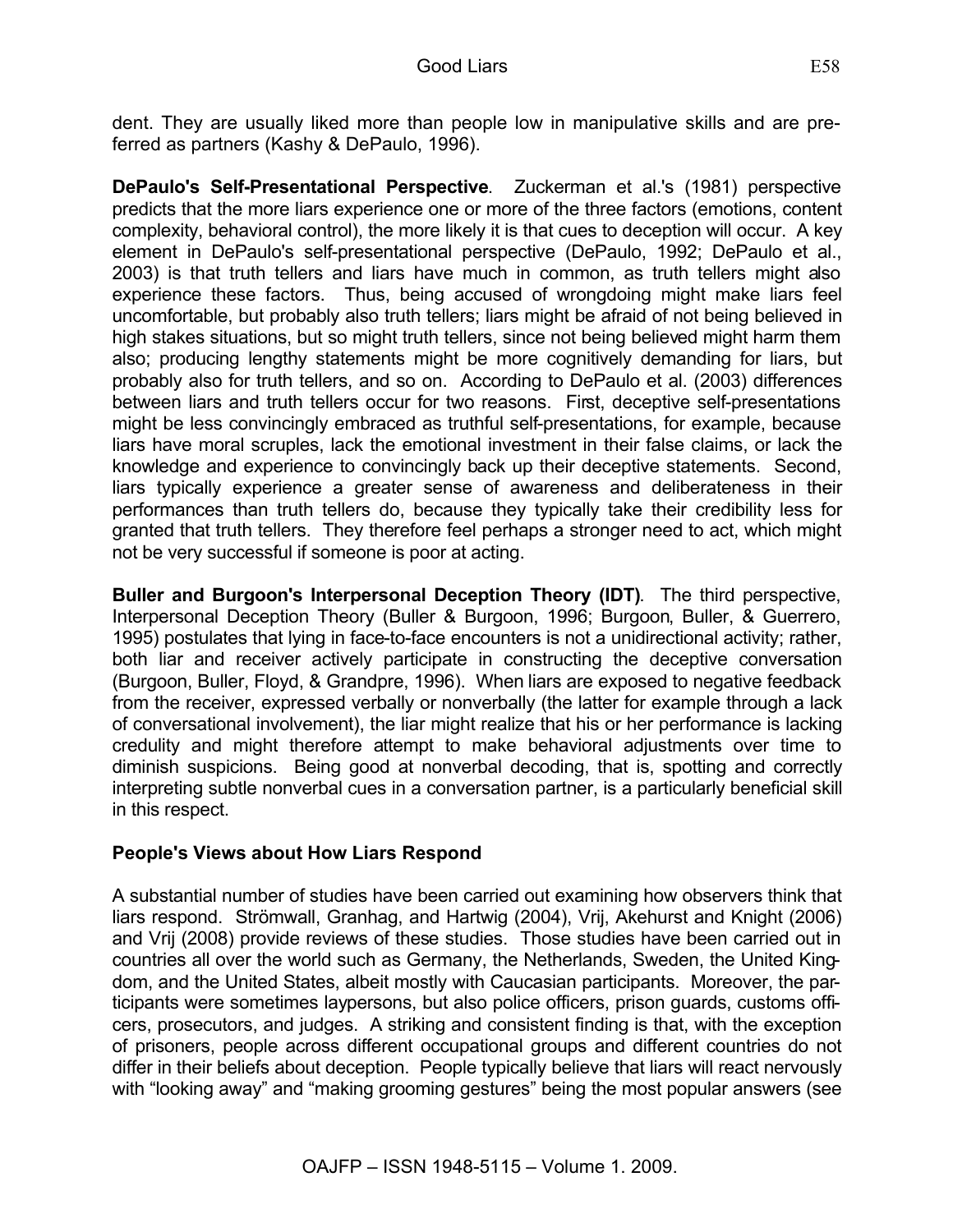also the Global Deception Team, 2006). People also believe that liars experience cognitive load when telling convincing lies. Finally, people find "odd responses," that is responses that violate normative expectations, suspicious (Bond, Omar, Pitre, Lashley, Skaggs, & Kirk, 1992). For example, people have expectations about how often someone looks a conversation partner into the eyes during face-to-face interactions. Deviations from this pattern, either looking away from another or staring into the eyes of another, are suspicious. However, what the norms of gaze behavior are depends on factors such as the social power of the people who interact (DePaulo & Friedman, 1998), and their cultural background (Vrij, 2008).

#### **Impression Formation Theory**

Many impressions and judgments about others are made rapidly, unwittingly and intuitively, and just a mere glance of another person can trigger such impressions and judgments (Ambady, Bernieri, & Richeson, 2000). Once made, they form the anchor from which subsequent impressions and judgments are made (Ambady et al., 2000). For example, O'Sullivan (2003) found that when an observer believes a person to be generally a trustworthy person, he or she will have the tendency to judge that person as truthful in any given situation. Similarly, when the observer believes a person is untrustworthy, he or she will be inclined to judge that person as dishonest in any given situation. In other words, it benefits one to make a positive and/or trustworthy first impression. In that respect, physical appearance could be important, as good-looking people are typically thought of as more honest (Aune, Levine, Ching, & Yoshimoto, 1993; Bull, 2004; Bull & Rumsey, 1988).

#### **Persuasion Theory**

DePaulo and Friedman (1998, p.12) pointed out "an effective door-to-door salesperson succeeds not because of knowledge of written persuasion techniques, but because of something in the dynamics of the face to face [sic] interaction." Indeed, persuasion theory (see Brehm, Kassin, & Fein, 1999, for an overview) has suggested that effective communicators are perceived as likeable. A behavior style that includes directed gaze to the conversation partner, smiling, head nodding, leaning forward, direct body orientation, posture mirroring and uncrossed arms are typically perceived positively (Tickle-Degnen & Rosenthal, 1990); so are moderately fast speaking rates, lack of ums and ers, vocal variety (Buller & Aune, 1988), behavior matching (that is, when two people behave similarly) (Chartrand & Bargh, 1999) and articulate gesturing (Ekman, 1985/2001). Being physically attractive and being perceived as similar to the perceiver also contributes to likeability (Brehm et al., 1999).

#### **Characteristics of Good Liars**

Based on the literature discussed above, we believe that the following characteristics constitute a good liar.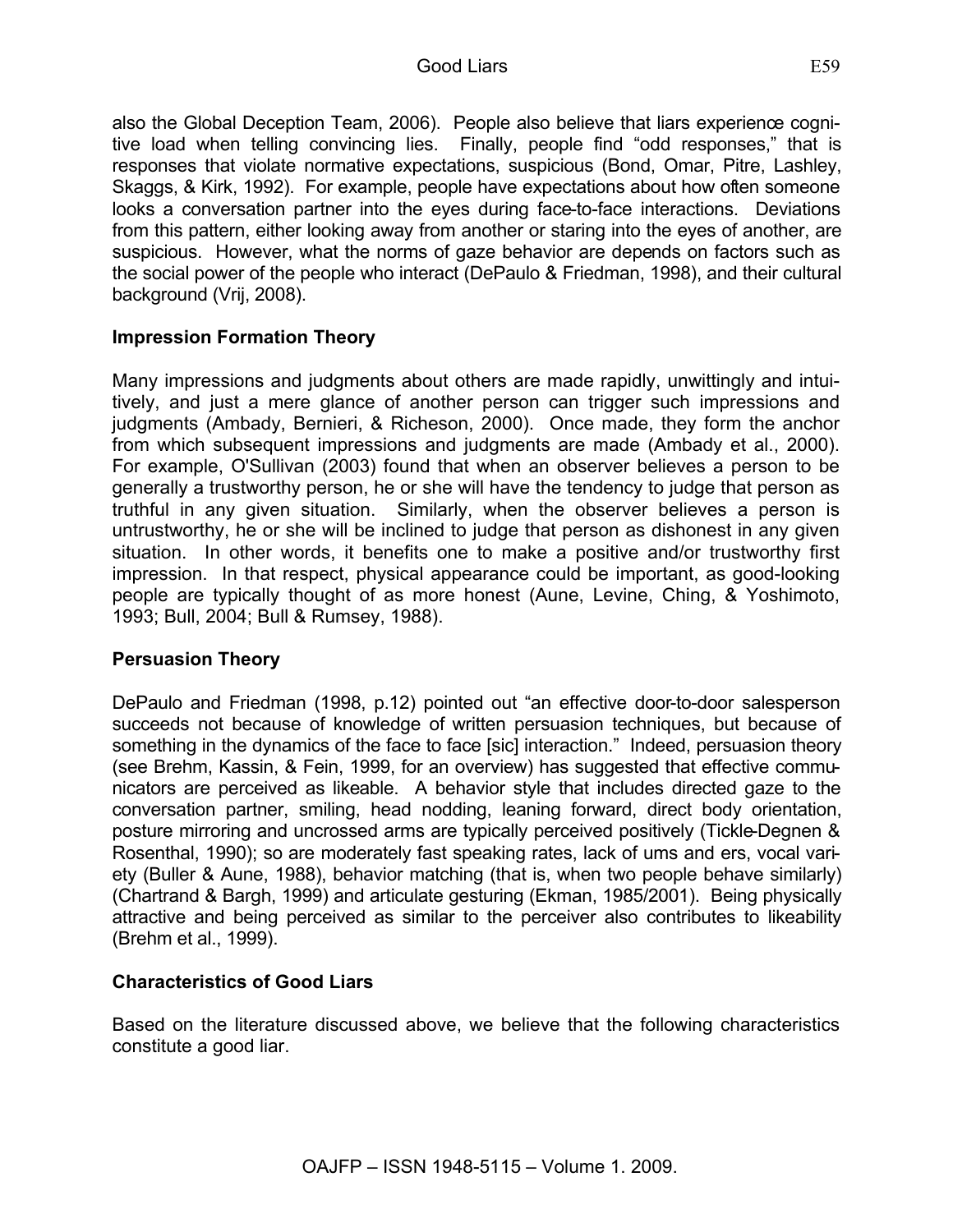**Personality**. *Manipulators*, *good actors* and *expressive people* probably make better liars than their counterparts for different reasons. Manipulators lie often, have no moral scruples when they lie (which reduces feelings of guilt), feel confident when they lie (which reduces fear of not being believed), and don't find it cognitively difficult to lie (which reduces signs of cognitive complexity). Actors are probably good liars because they feel confident when they lie and don't find lying difficult. Expressive people are often liked. They make an honest impression because their demeanor disarms suspicion. Good-looking people also tend to be liked and perceived as honest; therefore, being *physically attractive* may also benefit liars.

**Behavior**. Since some behavioral patterns make a suspicious impression on others, whereas other behavioral patterns are associated with honesty and likeability, it will benefit liars when they show these positive behaviors. Those who show such behaviors naturally, *natural performers* (Ekman, 1997), are therefore in a beneficial position. Those who don't show such behaviors naturally can't react spontaneously but need to act when they would like to produce such behaviors. They thereby run the risk of their behavior lacking spontaneity and looking artificial (DePaulo & Kirkendol, 1989; Vrij, Semin, & Bull, 1996). An issue that complicates showing positive behavior is that what is seen as positive may well be culturally defined. Whether this is the case is unclear due to lack of cross-cultural research in this area, but it is known that people from different cultures sometimes show different behaviors (Vrij, 2008).

**Emotions**. Good liars probably don't experience strong feelings of guilt and fear. As already mentioned, experiencing such feelings is related to personality, with manipulators and actors experiencing such emotions to a lesser extent than their counterparts. It is also related to *being experienced in lying*, and *feeling confident when lying*. However, it is likely that in some circumstances, for example high-stakes situations, people will experience emotions such as fear of not being believed when they lie. On such occasions a liar will not be fundamentally different from a truth teller, as truth tellers probably will experience the same emotions in such circumstances. However, it sounds reasonable that good liars are those who are able to *mask or camouflage such emotions.*  Expressive people are relatively good at feigning convincing expressions of feelings that they are not actually experiencing (Friedman et al., 1988). However, these are also the people who tend to express their true feelings spontaneously. When lying, they therefore may have to mask their relatively stark inclination to show the emotional expressions they truly feel. Therefore, their skill in feigning emotions might well be counteracted in part by this glaring inclination to show real feelings. Indeed, there is evidence that expressive people have problems with suppressing their emotional expressions in the heat of passion (Friedman & Miller-Herringer, 1991).

**Cognitive load**. Lying is generally more cognitively demanding than telling the truth (Vrij, Fisher, Mann, & Leal, 2006), but very good liars don't experience much cognitive load when they lie. As mentioned above, there are individual differences that are in part related to personality: Manipulators and actors find lying less demanding than their counterparts. People who are good actors probably experience less cognitive load, as do people who are *eloquent*. Several other factors are related to cognitive load, such as adequate prepa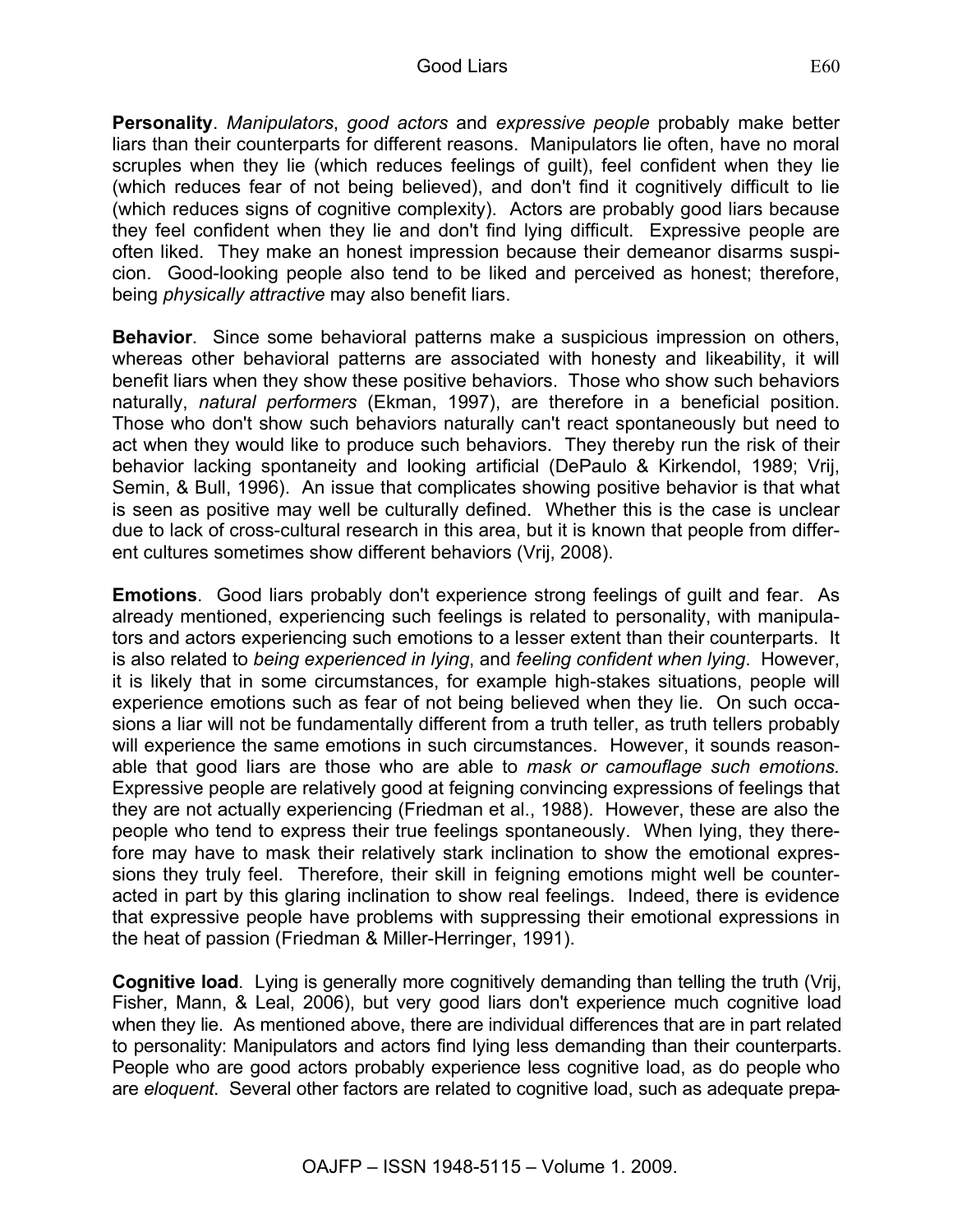ration. Good liars are probably *well prepared* and have worked out in advance what they are going to say and do. Good lie detectors will check the person's statement and will search for evidence that confirms or contradicts these statements. Liars should therefore be careful about what they say. Ideally, *they should only say things that are impossible for others to verify*. Concealing information is therefore better than telling an outright lie: Telling somebody that you "honestly can't remember" what you have done a couple of days ago is preferable to making up a story, as the latter option gives the observer the opportunity to check the story. The more difficult it is to verify that statement, the better the statement is from a liar's point of view. Concealments, however, are not always possible; sometimes a statement needs to be provided. In which case, it may help *to say as little as possible*. The less information is given, the less opportunity it provides for the lie detector to check.

**Decoding skills**. As was emphasized in our discussion of Interpersonal Deception Theory (IDT; see above), liars could perhaps increase their chances of not getting caught by adapting their response once their reply raises suspicions in the receiver. Again according to IDT, receivers' suspicions might become clear through nonverbal cues. In that respect, those who have good *decoding skills* and therefore quickly notice such suspicions may be more successful liars.

### **Strategies that Liars Use**

Good liars use effective strategies to conduct their behavior. But which strategies do they use, and how do these differ from the strategies used by truth-tellers? To date there is very little research on truth-tellers' and liars' strategies, but since a plea from DePaulo et al. (2003) that type of research is on the increase (see for example; Granhag & Strömwall, 2002; Granhag & Hartwig, 2008; Hartwig, Granhag, & Strömwall, 2007; Strömwall, Granhag, & Landström, 2007; Strömwall, Hartwig, & Granhag, 2006; Vrij, Leal, Granhag, Mann, Fisher, Hillman & Sperry, in press). In this section we will sum up what science can tell us, and offer a few speculations on the issue. At the most basic level, a distinction can be made between strategies pertaining to (a) the statement (e.g., the theme and the level of details) and (b) the acting in terms of nonverbal behavior (e.g., eye contact, body language). Below we will discuss both types of strategies. Specifically, first we will examine the extent to which truth-tellers and liars differ in terms of employing strategies. Then we will close in on the different types of strategies used, and discuss verbal and nonverbal strategies separately. The so-called self-presentational perspective, advocated by, for example, DePaulo et al. (2003), suggests that both liars and truth-tellers edit their behavior in order to appear truthful. Hence, in order to learn about liars' strategies, and separate effective from less effective strategies, we need to study also truth-tellers' strategies.

In a study by Strömwall, Hartwig and Granhag (2006), thirty students were interrogated by experienced police officers about a mock crime (half lied and half told the truth). After the interrogations, the suspects were asked about their strategies. Interestingly, only 10% of the liars reported that they had lacked a strategy, whereas the corresponding figure for truth-tellers was 30%. A similar trend was found in a recent study by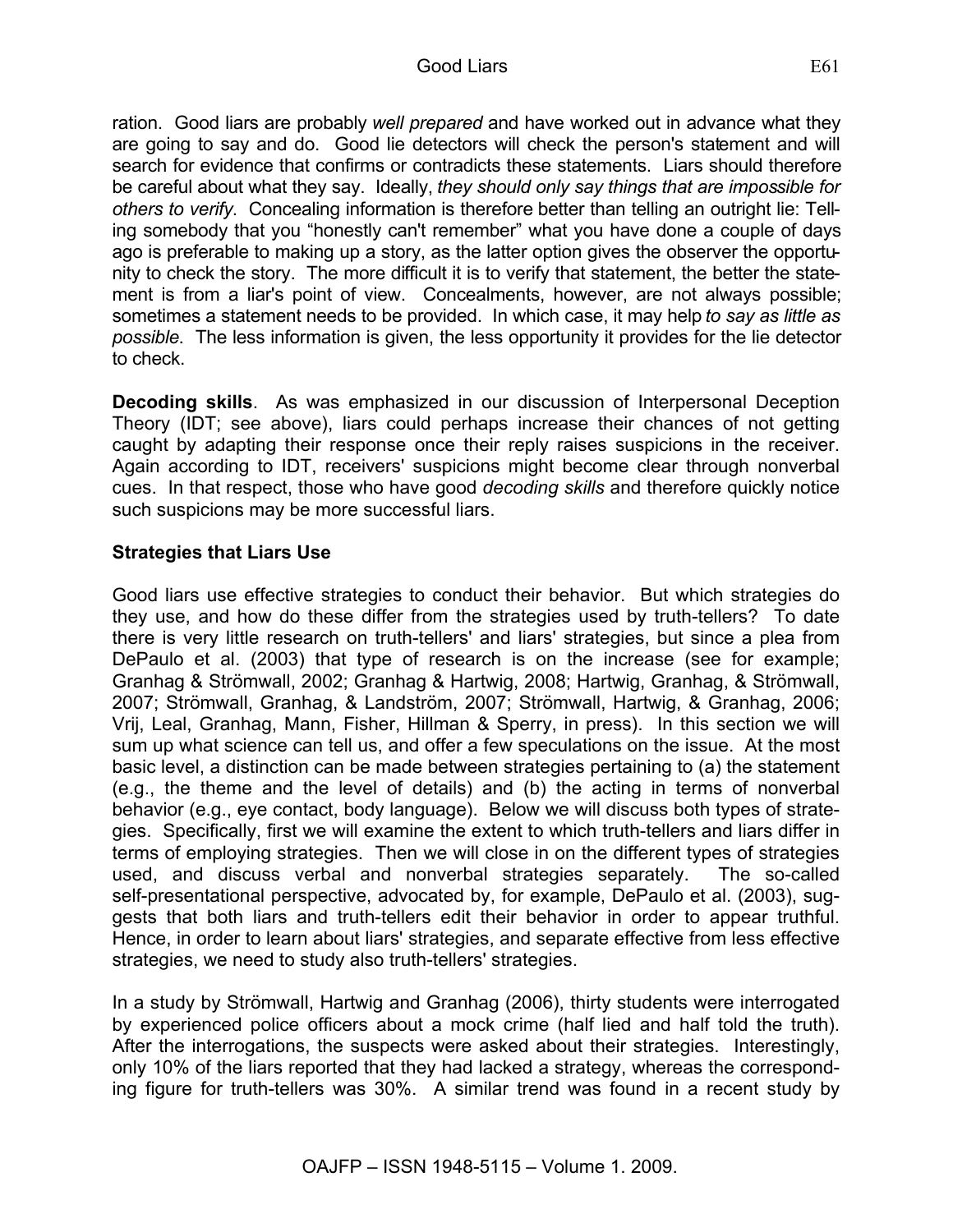Hartwig, Granhag and Strömwall (2007), who also found that liars and truth-tellers did not differ in the extent to which they had planned the verbal content of their statement, but liars reported having planned their nonverbal behavior to a larger extent than truth-tellers. Why is it that truth-tellers are less prone to plan their behavior and use strategies during an interrogation? A tentative answer is suggested by Kassin and Norwick (2004), who, in a recent study, showed that many truth-telling suspects seem to have strong faith in the power of their own innocence; they have "done nothing wrong" and expect that the truth will come out. In addition, truth-tellers' reasoning may also suffer from the so-called *illusion of transparency*, which may cause them to believe that their inner feelings and states will manifest themselves on the outside (Savitsky & Gilovich, 2003), and that their innocence thus shows. Such reasoning may turn out to be very naïve, and may cause a truth-teller much suffering.

To sum up, it may be tempting to conclude that the most successful liars are those who manage to imitate the behavior of truth-tellers. But considering that research shows that people hold misconceptions about not only liars', but also truth-tellers' behavior (Strömwall, Granhag, & Hartwig, 2004), a liar should think twice about trying to imitate truth-tellers. Instead, good liars make sure they behave in accordance with people's beliefs about how truth-tellers behave, and make sure they avoid behaving in ways that fit with people's beliefs about how liars behave.

### **Conclusion**

On the basis of theory, we came up with 18 characteristics that are likely to be present in a good liar. Since research about good liars is almost lacking, we hope that this article will stimulate scholars and practitioners to conduct research in this area. As mentioned above, we believe that this article will benefit lie detectors as it gives more insight into liars, but will it make people better liars? We don't think it will. Undoubtedly, this article provides some tips that liars could use in order to make their performance more convincing, but most characteristics we mentioned are inherent, and related to personality and being a natural performer. In that respect, this article is more useful to identify people who might be naturally good at lying.

#### **References**

- Ambady, N., Bernieri, F. J., & Richeson, J. A. (2000). Toward a histology of social behavior: Judgmental accuracy from thin slices of the behavioural stream. *Advances in Experimental Social Psychology*, *21*, 201-271.
- Aune, R. K., Levine, T., Ching, P., & Yoshimoto, J. (1993). The influence of perceived source reward value and attributions of deception. *Communication Research Reports*, *10*, 15-27.
- Baddeley, A. (1990). *Human memory: Theory and practice*. Hove, UK: Erlbaum. Bennett, W. L., & Feldman, M. S. (1981). *Reconstructing reality in the courtroom*. London: Tavistock.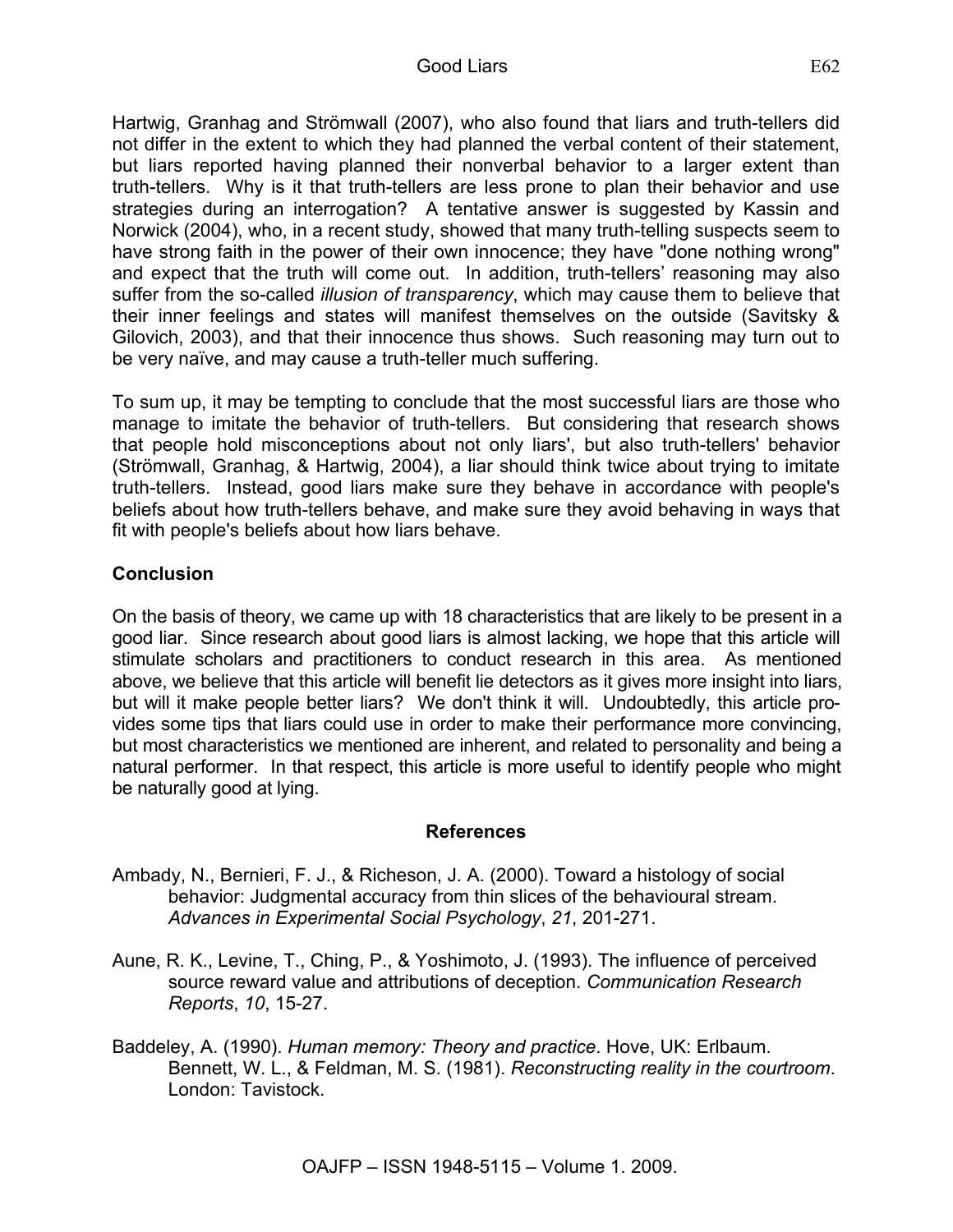- Bond, C. F., Omar, A., Pitre, U., Lashley, B. R., Skaggs, L. M., & Kirk, C. T. (1992). Fishy-looking liars: Deception judgment from expectancy violation. *Journal of Personality and Social Psychology*, *63*, 969-977.
- Brehm, S. S., Kassin, S. M., & Fein, S. (1999). *Social Psychology, fourth edition*. Boston, MA: Houghton Mifflin.
- Bull, R. (2004). Training to detect deception from behavioural cues: Attempts and problems. In P. A. Granhag & L. A. Strömwall (Eds.), *Deception detection in forensic contexts* (pp. 251-268) Cambridge, England: Cambridge University Press.
- Bull, R., & Rumsey, N. (1988). *The social psychology of facial appearance*. New York, NJ: Springer-Verlag.
- Buller, D. B., & Aune, R. K. (1988). The effects of vocalics and nonverbal sensitivity on compliance: A speech accommodation theory explanation. *Human Communication Research*, *14*, 301-332.
- Buller, D. B., & Burgoon, J. K. (1996). Interpersonal deception theory. *Communication Theory*, *6*, 203-242.
- Burgoon, J. K., Buller, D. B., Floyd, K., & Grandpre, J. (1996). Deceptive realities: Sender, receiver, and observer perspectives in deceptive conversations. *Communication Research*, *23*, 724-748.
- Burgoon, J. K., Buller, D. B., & Guerrero, L. K. (1995). Interpersonal deception IX: Effects of social skill and nonverbal communication on deception success and detection accuracy. *Journal of Language and Social Psychology*, *14*, 289-311.
- Chartrand, T. L., & Bargh, J. A. (1999). The chameleon effect: The perception behaviour link and social interaction. *Journal of Personality and Social Psychology*, *76*, 893-910.
- Crowley, A. E., H Hoyer, W. D. (1994). An integrative framework for understanding twosided persuasion. *Journal of Consumer Research*, *20*, 561-574.
- DePaulo, B. M. (1992). Nonverbal behaviour and self-presentation. *Psychological Bulletin*, *111*, 203-243.
- DePaulo, B. M., & Friedman, H. S. (1998). Nonverbal communication. In D. T. Gilbert, S. T. Fiske, & G. Lindzey (Eds.), *The handbook of social psychology* (pp. 3-40). Boston, MA: McGraw-Hill.
- DePaulo, B. M., & Kashy, D. A. (1998). Everyday lies in close and casual relationships. *Journal of Personality and Social Psychology*, *74*, 63-79.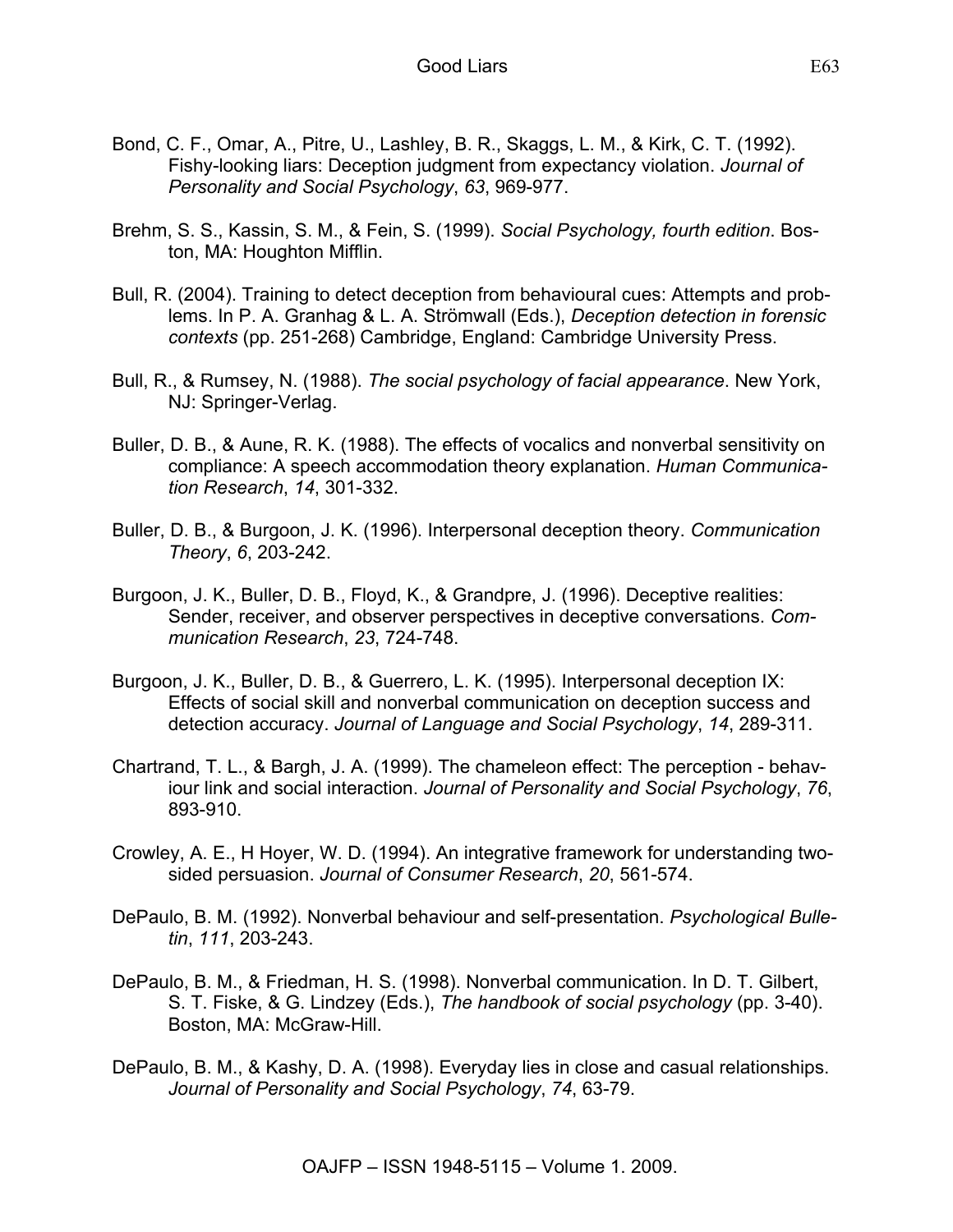- DePaulo, B. M., Kashy, D. A., Kirkendol, S. E., Wyer, M. M., & Epstein, J. A. (1996). Lying in everyday life. *Journal of Personality and Social Psychology*, *70*, 979- 995.
- DePaulo, B. M., & Kirkendol, S. E. (1989). The motivational impairment effect in the communication of deception. In J. C. Yuille (Ed.), *Credibility assessment* (pp. 51- 70). Dordrecht, the Netherlands: Kluwer.
- Eagly, A. H., Wood, W., & Chaiken, S. (1978). Causal inferences about communicators and their effect on opinion change. *Journal of Personality and Social Psychology*, *36*, 424-435.
- Ekman, P. (1985/2001). *Telling lies*. New York: W. W. Norton.
- Ekman, P. (1997). Deception, lying, and demeanor. In D. F. Halpern & A. E. Voiskounsky (Eds.), *States of mind: American and post-soviet perspectives on contemporary issues in psychology* (pp. 93-105). New York, NJ: Oxford University Press.
- Ekman, P., Davidson, R. J., & Friesen, W. V. (1990). The Duchenne smile: Emotional expression and brain physiology II. *Journal of Personality and Social Psychology*, *58*, 342-353.
- Ekman, P., & Frank, M. G. (1993). Lies that fail. In M. Lewis & C. Saarni (Eds.), *Lying and deception in everyday life* (pp. 184-201). New York, NJ: Guildford Press.
- Ekman, P., & Friesen, W. V. (1982). Felt, false, and miserable smiles. *Journal of Nonverbal Behaviour*, *6*, 238-253.
- Frank, M. G., & Ekman, P., & Friesen, W. V. (1993). Behavioral markers and recognizability of the smile of enjoyment. *Journal of Personality and Social Psychology*, *64*, 83-93.
- Friedman, H. S., Riggio, R. E., & Casella, D. F. (1988). Nonverbal skill, personal charisma, and initial attraction. *Personality and Social Psychology Bulletin*, *14*, 203- 211.
- Friedman, H. S., & Miller-Herringer, T. (1991). Nonverbal display of emotion in public and private: Self-monitoring, personality, and expressive cues. *Journal of Personality and Social Psychology*, *61*, 766-775.
- The Global Deception Team (2006). A world of lies. *Journal of Cross-Cultural Psychology*, *37*, 60-74.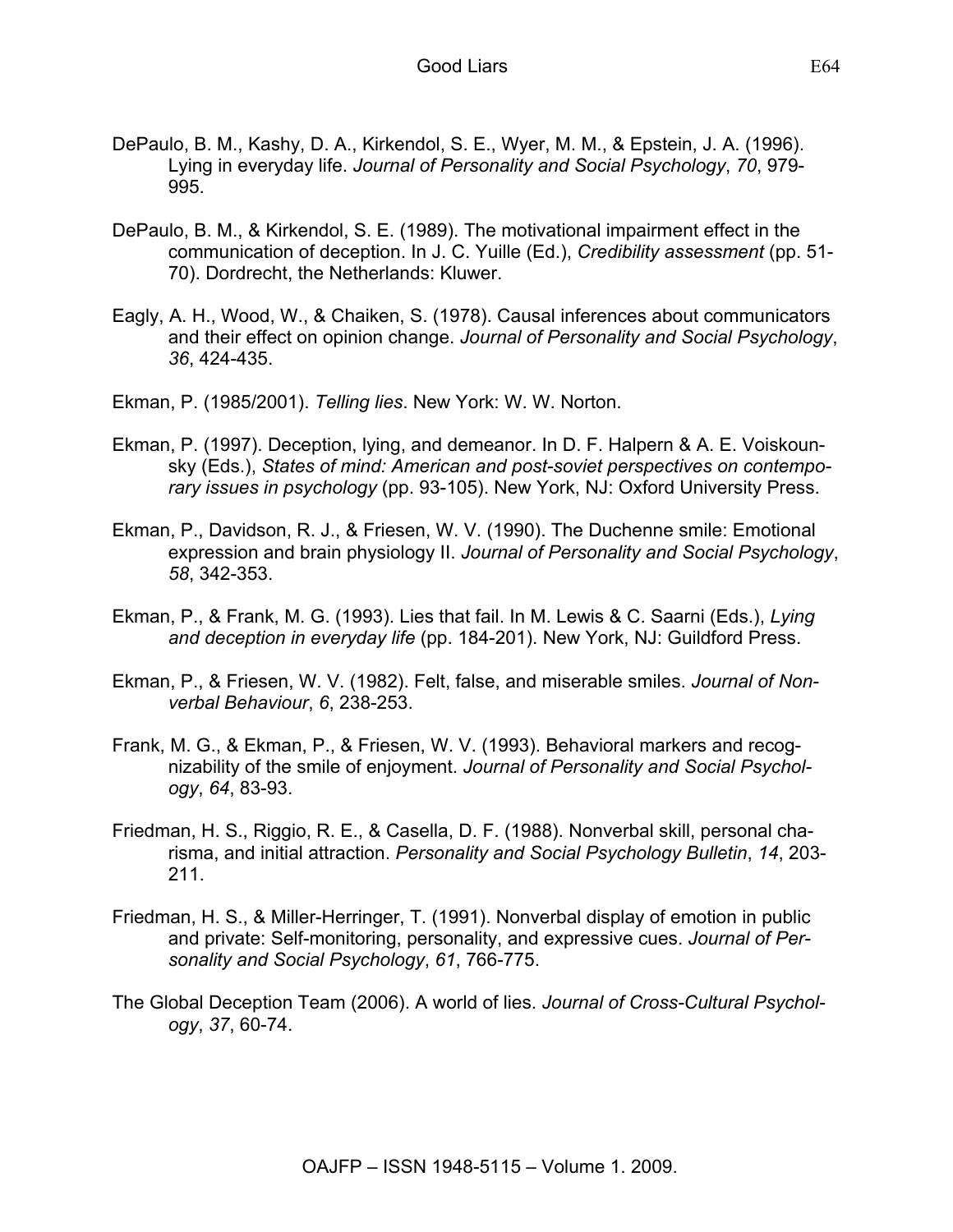- Gozna, L., Vrij, A., & Bull, R. (2001). The impact of individual differences on perceptions of lying in everyday life and in high stakes situation. *Personality and Individual Differences*, *31*, 1203-1216.
- Granhag, P. A., & Strömwall, L. A. (1999). Repeated interrogations: Stretching the deception detection paradigm. *Expert Evidence: The International Journal of Behavioural Sciences in Legal Context*, *7*, 163-174.
- Granhag, P. A., & Strömwall, L. A. (2002). Repeated interrogations: Verbal and nonverbal cues to deception. *Applied Cognitive Psychology*, 16, 243-257.
- Granhag, P. A., Strömwall, L. A., & Jonsson, A. C. (2003). Partners in crime: How liars in collusion betray themselves. *Journal of Applied Social Psychology*, *4*, 848-867.
- Granhag, P. A., & Hartwig, M. (2008). A new theoretical perspective on deception detection: On the psychology of instrumental mind-reading. *Psychology, Crime & Law*, *14*, 189-200.
- Hartwig, M., Granhag, P. A., & Strömwall, L. (2007). Guilty and innocent suspects' strategies during interrogations. *Psychology, Crime, & Law, 13,* 213-227.
- Kashy, D. A., & DePaulo, B. M. (1996). Who lies? *Journal of Personality and Social Psychology*, *70*, 1037-1051.
- Kassin, S. M., & Norwick, R. J. (2004). Why people waive their Miranda rights: The power of innocence. *Law and Human Behavior*, *28*, 211-221.
- O'Sullivan, M. (2003). The fundamental attribution error in detecting deception: The body-who-cried-wolf effect. *Personality and Social Psychology Bulletin*, *29*, 1316- 1327.
- Riggio, R. E. (1986). Assessment of basic social skills. *Journal of Personality and Social Psychology*, *51*, 649-660.
- Riggio, R. E., Tucker, J., & Throckmorton, B. (1988). Social skills and deception ability. *Personality and Social Psychology Bulletin*, *13*, 568-577.
- Riggio, R. E., Tucker, J., & Widaman, K. F. (1987). Verbal and nonverbal cues as mediators of deception ability. *Journal of Nonverbal Behaviour*, *11*, 126-145.
- Savitsky, K., & Gilovich, T. (2003). The illusion of transparency and the alleviation of speech anxiety. *Journal of Experimental Social Psychology, 39*, 618-625.
- Strömwall. L. A., Granhag, P. A., & Hartwig, M. (2004). Practitioners' beliefs about deception. In P. A. Granhag & L. A. Strömwall (Eds.), *Deception detection in*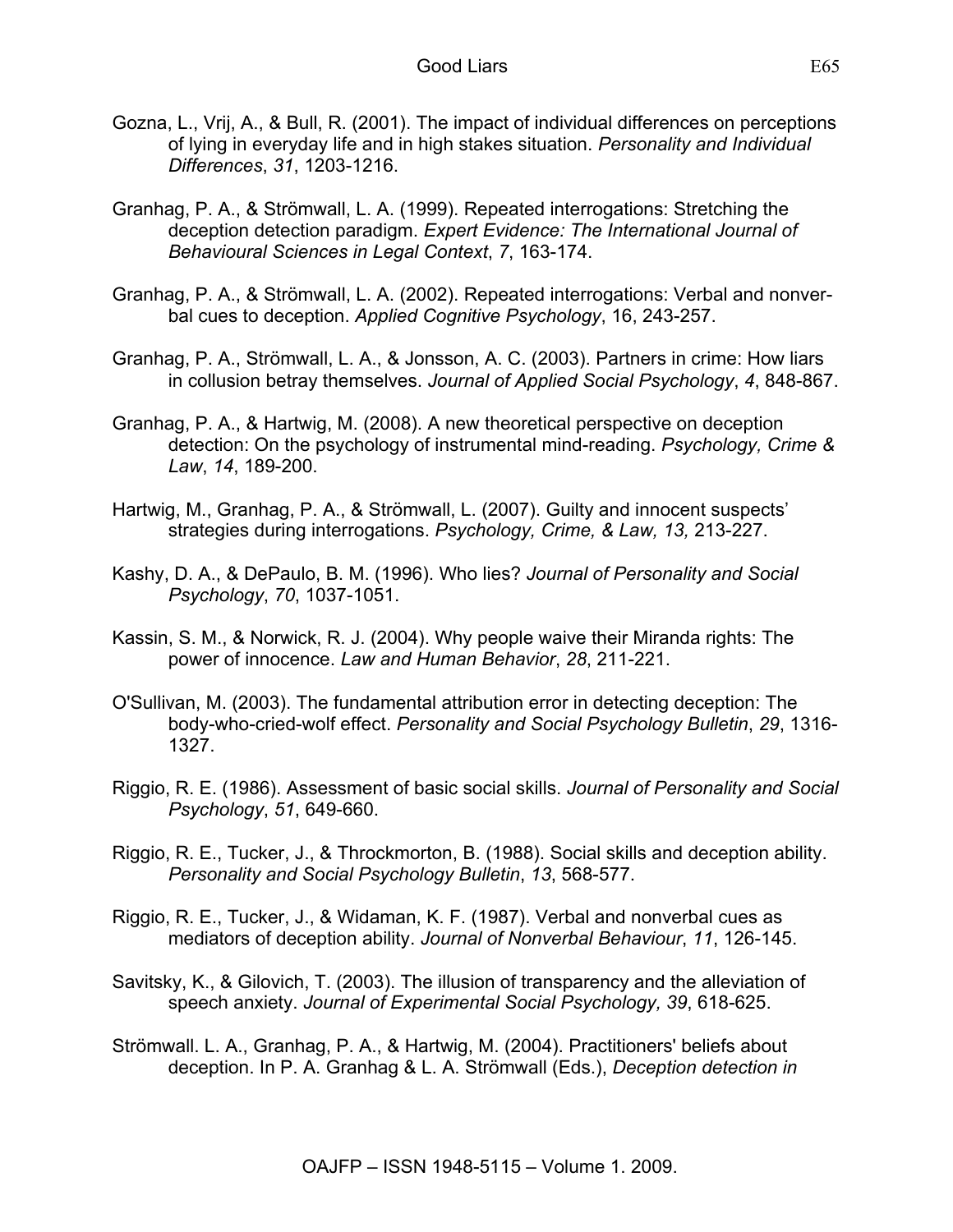*forensic contexts* (pp. 229-250). Cambridge, England: Cambridge University Press.

- Strömwall, L. A, Granhag, P. A., & Landström, S. (2007). Children's prepared and unprepared lies: Can adults see through their strategies? *Applied Cognitive Psychology*, *21*, 457-471.
- Strömwall, L. A., Hartwig, M., & Granhag, P. A. (2006). To act truthfully: Nonverbal behaviour and strategies during a police interrogation. *Psychology, Crime, & Law*, *12*, 207-219.
- Tickle-Degnen, L., & Rosenthal, R. (1990). The nature of rapport and its nonverbal correlates. *Psychological Inquiry*, *1*, 285-293.
- Vrij, A. (2008). *Detecting lies and deceit: Pitfalls and opportunities*. Chichester: John Wiley and Sons.
- Vrij, A. (2004a). Guidelines to catch a liar. In P. A. Granhag & L. A. Strömwall (Eds.), *Deception detection in forensic contexts* (pp. 287-314). Cambridge, England: Cambridge University Press.
- Vrij, A. (2004b). Invited article: Why professionals fail to catch liars and how they can improve. *Legal and Criminological Psychology*, *9*, 159-181.
- Vrij, A., Akehurst, L., & Knight, S. (2006). Police officers', social workers', teachers' and the general public's beliefs about deception in children, adolescents and adults. *Legal and Criminological Psychology, 11,* 297-312.
- Vrij, A., Akehurst, L., Soukara, S., & Bull, R. (2002). Will the truth come out? The effect of deception, age, status, coaching, and social skills on CBCA scores. *Law and Human Behaviour*, *26*, 261-283.
- Vrij, A., Akehurst, L., Soukara, S., & Bull, R. (2004). Let me inform you how to tell a convincing story: CBCA and Reality Monitoring scores as a function of age, coaching and deception. *Canadian Journal of Behavioural Science*, *36*, 2, 113- 126.
- Vrij, A., Edward, K., & Bull, R. (2001). Stereotypical verbal and nonverbal responses while deceiving others. *Personality and Social Psychology Bulletin*, *27*, 899-909.
- Vrij, A., Fisher, R., Mann, S., & Leal, S. (2006). Detecting deception by manipulating cognitive load. *Trends in Cognitive Sciences***,** *10*, 141-142.
- Vrij, A., Leal, S., Granhag, P. A., Mann, S., Fisher, R. P., Hillman, J., & Sperry, K. (in press). Outsmarting the liars: The benefit of asking unanticipated questions. *Law and Human Behavior.*